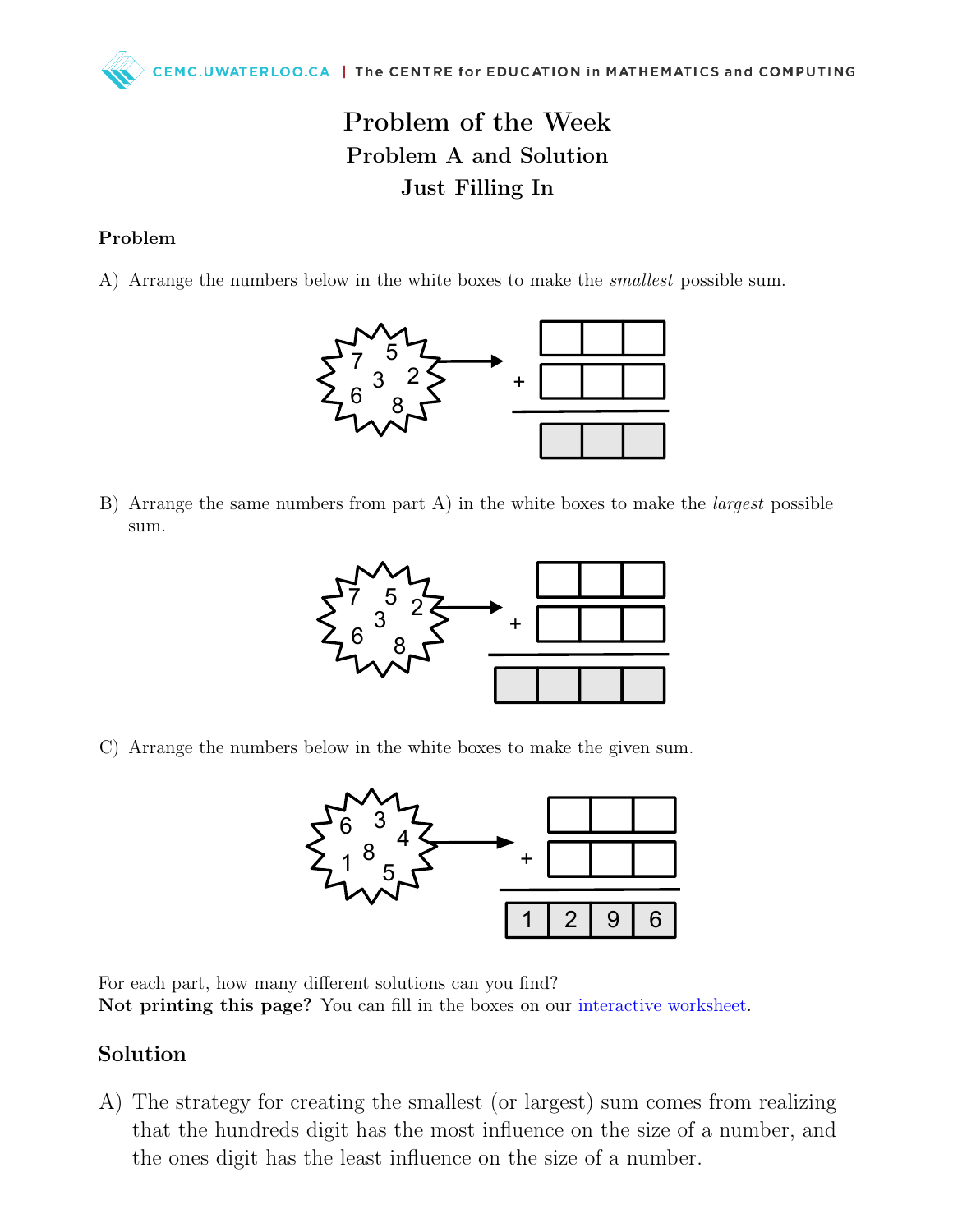

When we are choosing the digits for the smallest sum, we want the smallest numbers in the hundreds column, the next smallest numbers in the tens column, and the largest numbers in the ones column. So, in our answer we want 2 and 3 in the hundreds column, 5 and 6 in the tens column, and 7 and 8 in the ones column.

When adding two numbers, the order of the numbers does not affect the sum, so we can arrange these digits in several different ways. It turns out there are a total of 8 solutions. They are all shown below.

|  |  |  | 257 368 357 268 267 358 367 258                         |  |
|--|--|--|---------------------------------------------------------|--|
|  |  |  | $+368$ $+257$ $+268$ $+357$ $+358$ $+267$ $+258$ $+367$ |  |

In all arrangements, the sum is 625.

B) Using the strategy from part A), we can arrange the numbers to find the largest possible sum. This time, we want the largest numbers in the hundreds columns and the smallest numbers in the ones columns. As in part A), there are 8 possible solutions. They are all shown below.

|  |  | 863 752 763 852 853 762 753 862                         |  |  |
|--|--|---------------------------------------------------------|--|--|
|  |  | $+752$ $+863$ $+852$ $+763$ $+762$ $+853$ $+862$ $+753$ |  |  |

Again, the sum in all cases is the same: 1615.

C) We need some logic to narrow down the choices in this example. Since we know the ones digit of the sum is 6, then the ones digits for each of the two numbers being added must have a total of 6 or 16. The only possible combinations given the digits we have are  $1 + 5$  or  $5 + 1$ . Since neither of these sums gives us 16, we do not have to worry about carrying a 1 into the tens column.

Looking at the tens column, we need two numbers that add up to 9 or 19. There is only one pair of the remaining digits we could use:  $3 + 6$  or  $6 + 3$ . Neither of these sums gives us 19, so there is nothing to carry into the hundreds column. This means the sum of the hundreds column must be 12.

The remaining digits are 4 and 8, and fortunately the sum of these digits is 12. As in parts A) and B), we can arrange these digits in 8 different ways. They are all shown below.

|  |  |  | 461 835 831 465 435 861 865 431                         |  |
|--|--|--|---------------------------------------------------------|--|
|  |  |  | $+835$ $+461$ $+465$ $+831$ $+861$ $+435$ $+431$ $+865$ |  |